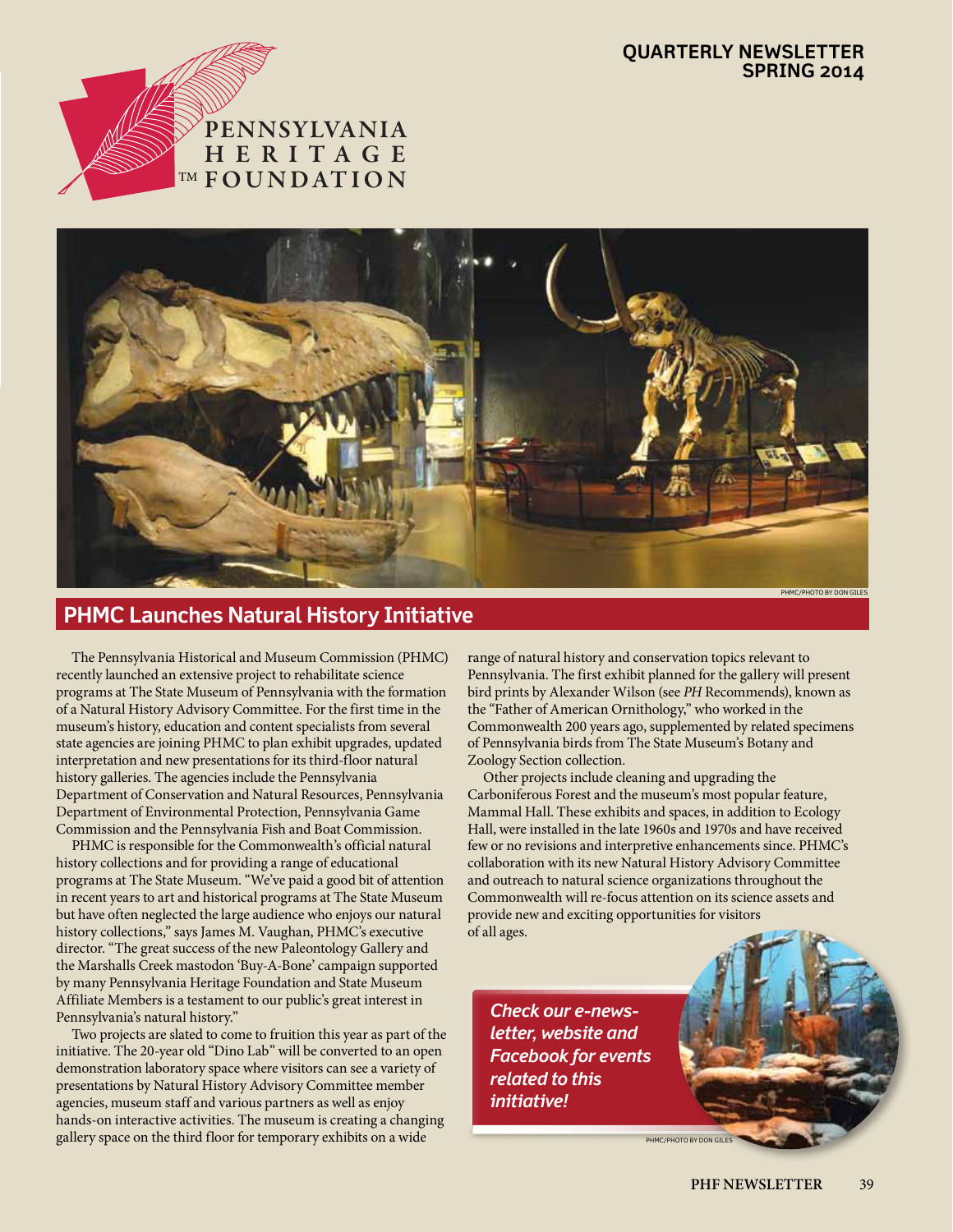# Calendar information for the Pennsylvania Trails of History is available by



- **Receiving the monthly Pennsylvania Heritage free e-newsletter (e-mail Bonnie Inscore, c-binscore@pa.gov, if you would like to subscribe)**
- **Visiting individual site's websites**
- **Following the Pennsylvania Heritage Foundation on Facebook**
- **Following the Pennsylvania Trails of History or individual sites on Facebook**
- **Reading our Trailheads blog at www.patrailheads.blogspot.com**

# **Trails of History Sites and Museums**

Individual, Family and higher level members receive free **GENERAL** admission to Trails of History museums and historic sites. Special events may require an additional fee.

**BRANDYWINE BATTLEFIELD PARK** Chadds Ford, 610-459-3342 www.brandywinebattlefield.org

**BUSHY RUN BATTLEFIELD** Jeannette, 724-527-5584 www.bushyrunbattlefield.com

**CONRAD WEISER HOMESTEAD** Womelsdorf, 610-589-2934 www.conradweiserhomestead.org

**CORNWALL IRON FURNACE** Cornwall, 717-272-9711 www.cornwallironfurnace.org

**DANIEL BOONE HOMESTEAD** Birdsboro, 610-582-4900 www.danielboonehomestead.org

**DRAKE WELL MUSEUM** Titusville, 814-827-2797 www.drakewell.org

**ECKLEY MINERS' VILLAGE**

Weatherly, 570-636-2070 www.eckleyminersvillagemuseum.com

**EPHRATA CLOISTER** Ephrata, 717-733-6600 www.ephratacloister.org

## **ERIE MARITIME MUSEUM AND**

**FLAGSHIP NIAGARA** Erie, 814-452-2744 www.flagshipniagara.org www.eriemaritimemuseum.org

**FORT PITT MUSEUM** Pittsburgh, 412-281-9285 www.heinzhistorycenter.org

**GRAEME PARK** Horsham, 215-343-0965 www.graemepark.org

**HOPE LODGE** Fort Washington, 215-646-1595 www.ushistory.org/hope

**JOSEPH PRIESTLEY HOUSE** Northumberland, 570-473-9474 www.josephpriestleyhouse.org

**LANDIS VALLEY VILLAGE AND FARM MUSEUM** Lancaster, 717-569-0401 www.landisvalleymuseum.org

**OLD ECONOMY VILLAGE** Ambridge, 724-266-4500 www.oldeconomyvillage.org

**PENNSBURY MANOR** Morrisville, 215-946-0400 www.pennsburymanor.org **PENNSYLVANIA ANTHRACITE HERITAGE MUSEUM** Scranton, 570-963-4804 www.anthracitemuseum.org

**PENNSYLVANIA LUMBER MUSEUM** Galeton, 814-435-2652 www.lumbermuseum.org

**PENNSYLVANIA MILITARY MUSEUM** Boalsburg, 814-466-6263 www.pamilmuseum.org

**RAILROAD MUSEUM OF PENNSYLVANIA** Strasburg, 717-687-8628 www.rrmuseumpa.org

**SOMERSET HISTORICAL CENTER** Somerset, 814-445-6077 www.somersethistoricalcenter.org

**THE STATE MUSEUM OF PENNSYLVANIA** Harrisburg, 717-787-4980 www.statemuseumpa.org

**WASHINGTON CROSSING HISTORIC PARK** Washington Crossing, 215-493-4076 www.ushistory.org/washingtoncrossing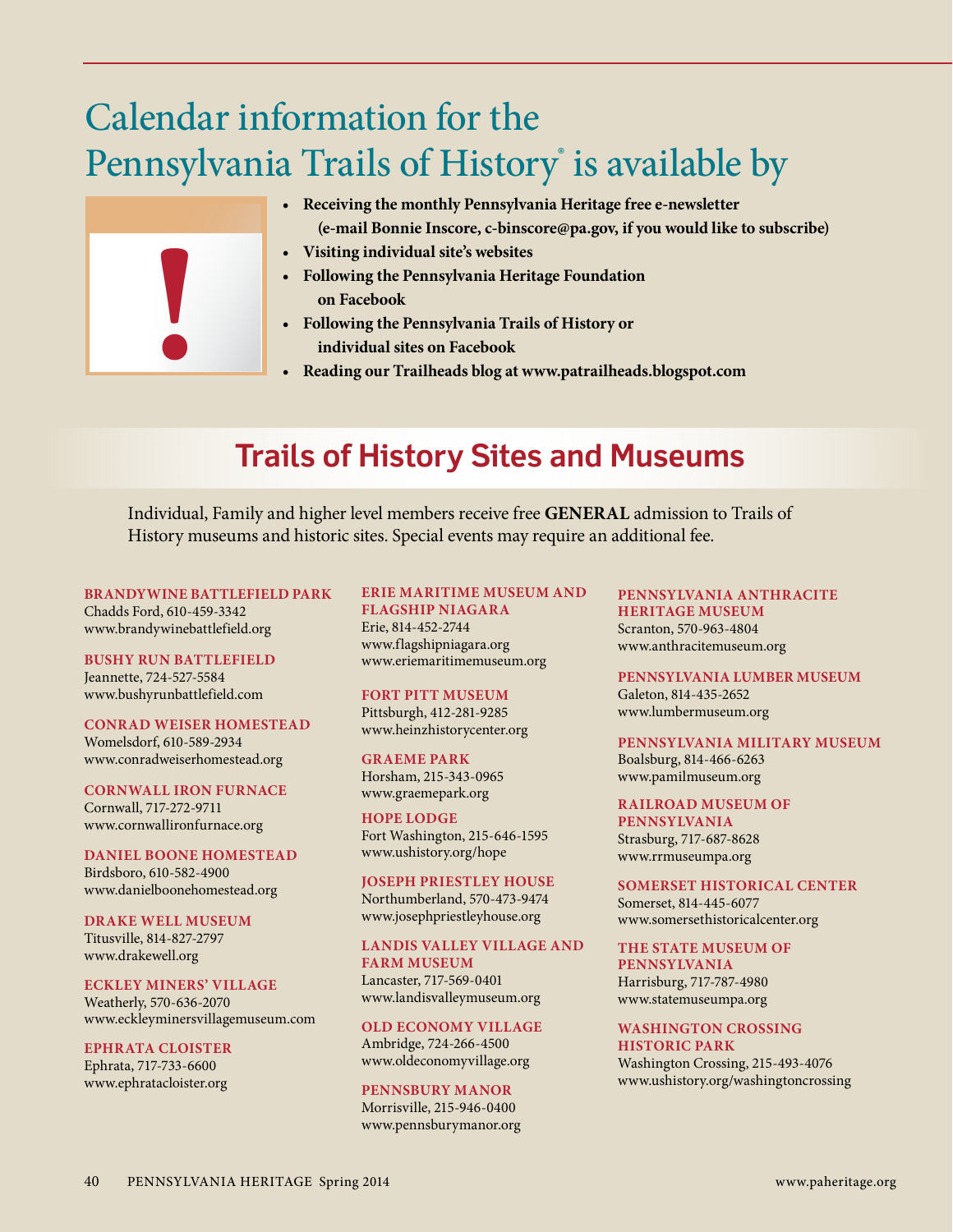### **highlights for april–june 2014**

# *Spring Gardens on the Trails of History*

Spring is a beautiful time to visit the Trails of History, with new green leaves and gorgeous blooms! Attend these special events to learn about gardening in Pennsylvania. (Remember, special events may require a fee as your membership card is only valid for free general admission.)



 **Garden Highlights** Pennsbury Manor  *April 27, May 25, June 22, from 1-4 p.m.*

 **Herb and Garden Faire** Landis Valley Village and Farm Museum  *May 9-10, 9 a.m.-5 p.m.*

 **Garden Market and Spring Garden Workshop** Old Economy Village  *May 17, 9 a.m.-2 p.m. Register for Workshop by May 9. Call for details.*



Have you ever thought much about chairs? Take a day to visit The State Museum in Harrisburg and the Landis Valley Village and Farm Museum in Lancaster, which are (usually!) less than an hour's drive apart to explore chairs from throughout Pennsylvania's history as well as the history of Pennsylvania German chairs. *Chairs from the Collection of The State Museum of Pennsylvania*  exhibit remains on view through April 27. Landis Valley's *Chairs! Chairs! Chairs!: Handcrafted Traditions from Rural Pennsylvania, 1750-1875*, runs through the end of 2014.

## **Exhibits**

#### LANDIS VALLEY VILLAGE AND FARM MUSEUM

 *Chairs! Chairs! Chairs!: Handcrafted Traditions from Rural Pennsylvania, 1750-1875. Through December 31*

#### RAILROAD MUSEUM OF PENNSYLVANIA

*A First Class Restaurant on Wheels: The Story of the Railroad Dining Car Opening April 26*

#### THE STATE MUSEUM OF PENNSYLVANIA

 *Chairs from the Collection of The State Museum of Pennsylvania.* South Central Pennsylvania Arts and Writing Awards.  *Through April 27* 

*Lost World/Found World* Presented by the Doshi Gallery of the Susquehanna Art Museum *Through June 1*

National History Day in Pennsylvania 2013 Winners. *Through June 8*

47th annual *Art of the State: Pennyslvania 2014*, juried statewide art exhibition co-sponsored by Jump Street and The State Museum of Pennsylvania.

*Opening June 22*